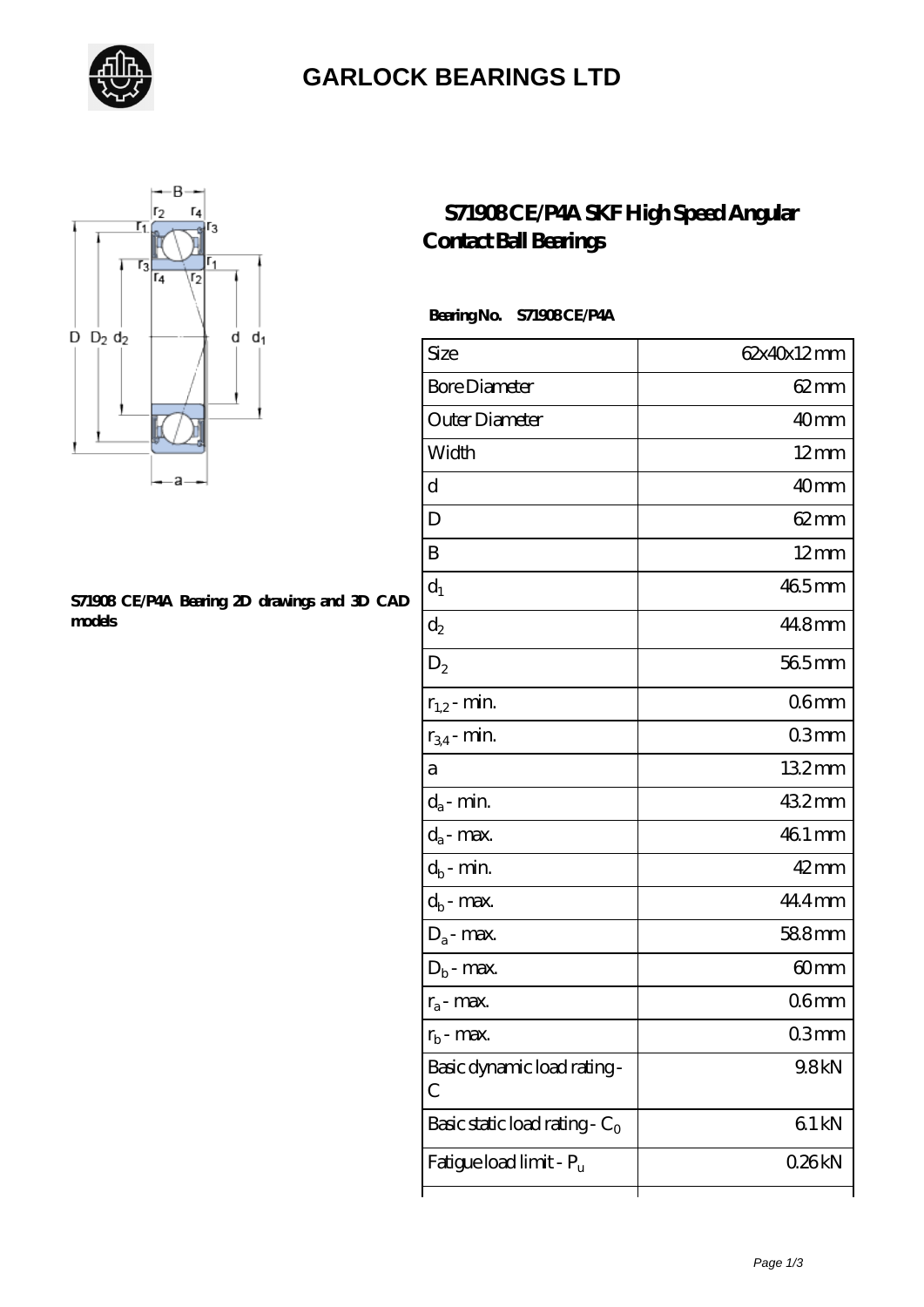

# **[GARLOCK BEARINGS LTD](https://letterstopriests.com)**

| Limiting speed for grease<br>lubrication | 32000r/min         |
|------------------------------------------|--------------------|
| Ball - $D_w$                             | $635$ mm           |
| $Ball - z$                               | 19                 |
| Calculation factor - $f_0$               | 83                 |
| Preload class $A - G_A$                  | 52N                |
| Preload class $B - G_B$                  | 157N               |
| Preload class C - $G_C$                  | 315N               |
| Calculation factor - f                   | 1.05               |
| Calculation factor - f                   | 1                  |
| Calculation factor - $f_{2A}$            | 1                  |
| Calculation factor - $f_{2B}$            | 1.04               |
| Calculation factor - $f_{\chi}$          | 1.08               |
| Calculation factor - f <sub>HC</sub>     | 1                  |
| Preload class A                          | 32N/micron         |
| Preload class B                          | 49N/micron         |
| Preload class C                          | 67N/micron         |
| $d_1$                                    | 465mm              |
| $d_2$                                    | 44.8mm             |
| $\mathrm{D}_2$                           | 565mm              |
| $r_{1,2}$ min.                           | 06 <sub>mm</sub>   |
| $r_{34}$ min.                            | 03mm               |
| $d_{a}$ min.                             | 432mm              |
| $d_a$ max.                               | 46.1 mm            |
| $d_h$ min.                               | $42 \,\mathrm{mm}$ |
| $d_h$ max.                               | 44.4mm             |
| $D_a$ max.                               | 588mm              |
| $D_{\rm b}$ max.                         | 60mm               |
| $r_a$ max.                               | 06 <sub>mm</sub>   |
| $r_{\rm b}$ max.                         | 03mm               |
| Basic dynamic load rating C              | 9.75kN             |
|                                          |                    |